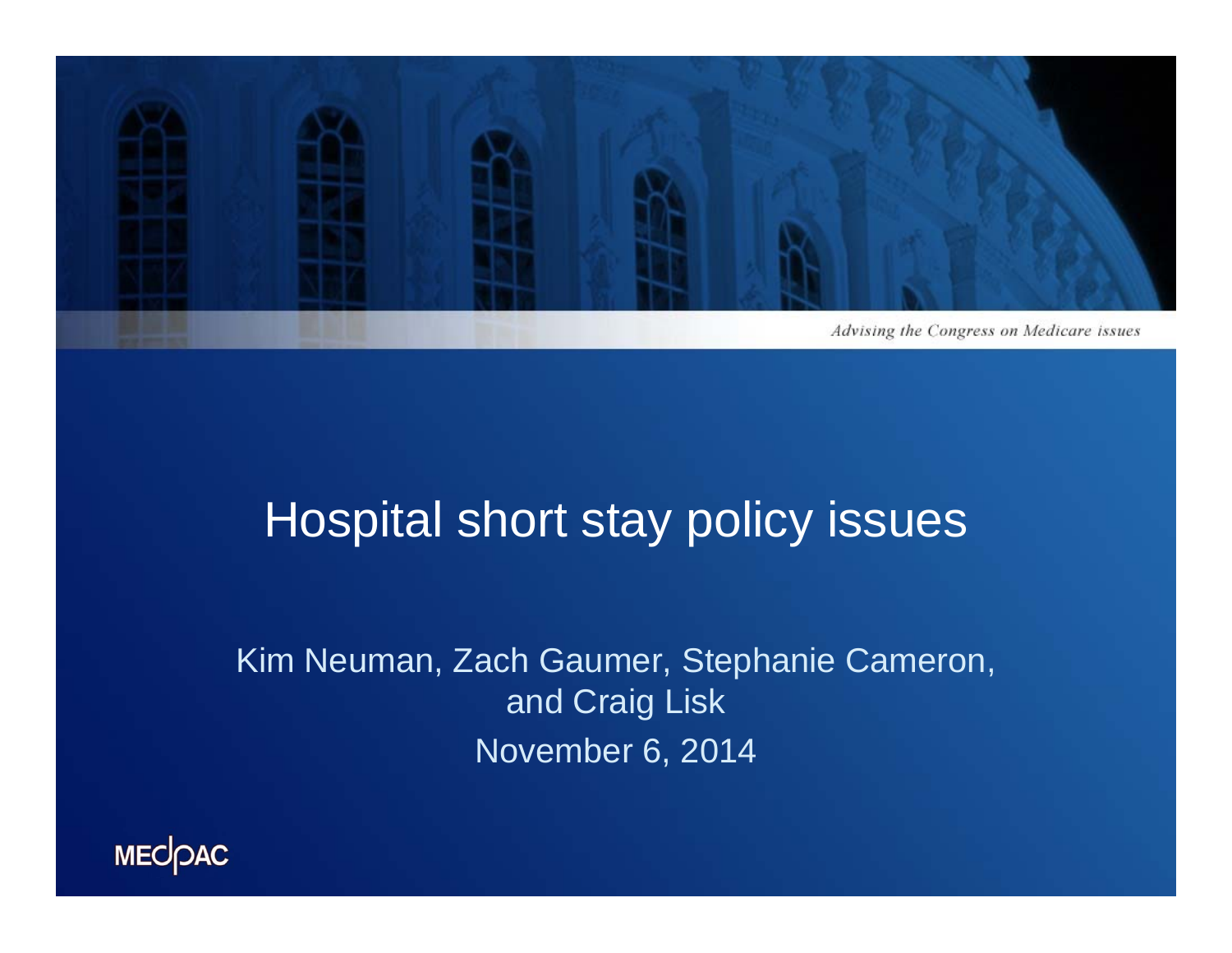# Recap: Hospital short stay issues

- $\blacksquare$  Inpatient admission criteria are ambiguous and open to interpretation
- $\blacksquare$  1-day inpatient stays are common and paid more than similar outpatient stays
- **RACs have focused their audits on appropriateness** of 1-day inpatient stays
- $\blacksquare$  In response hospitals have increased use of outpatient observation
- Concern raised about observation's effect on SNF coverage and beneficiary liability for selfadministered drugs

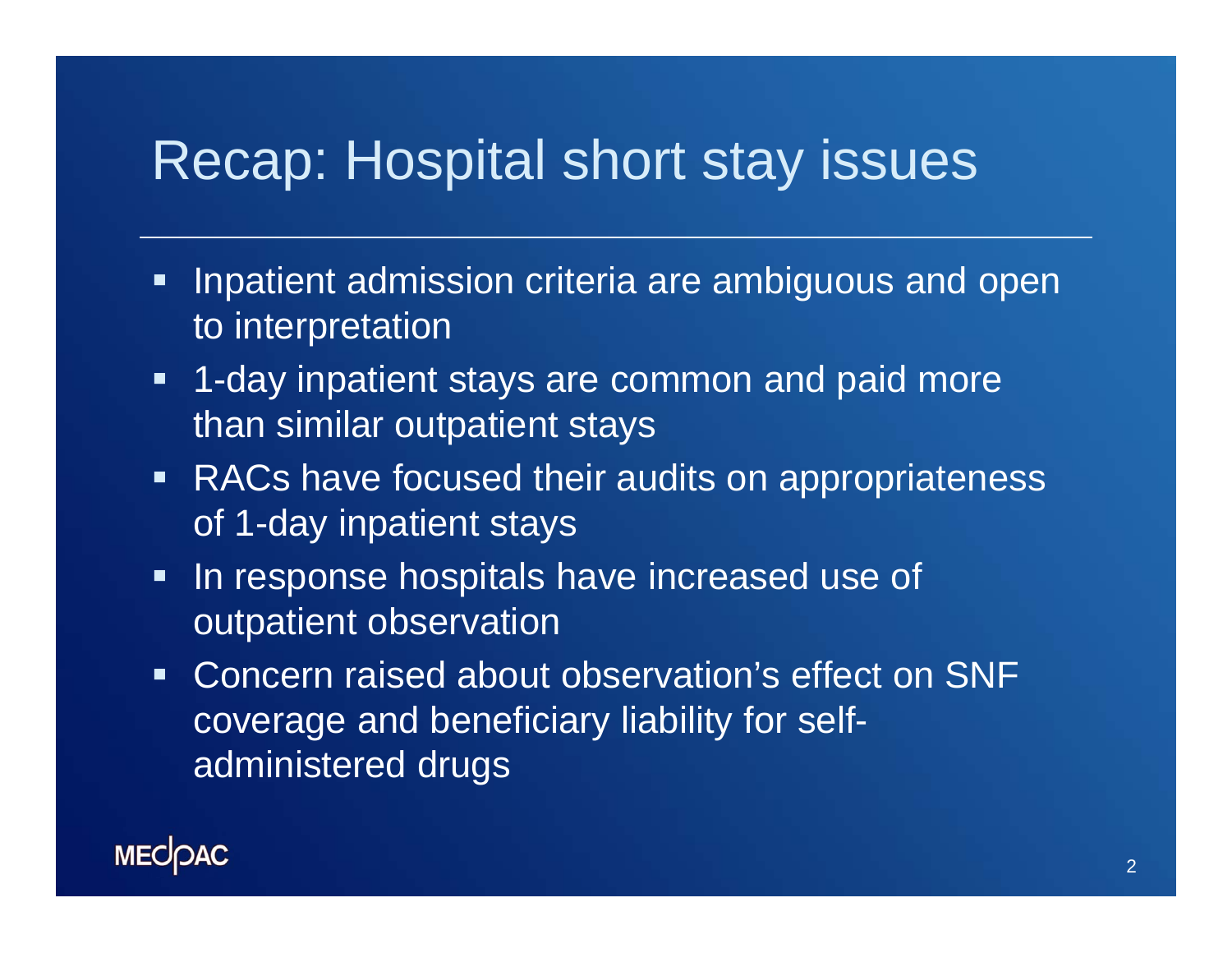# Beneficiary characteristics

|                                 |            | All outpatient observation |           |           |
|---------------------------------|------------|----------------------------|-----------|-----------|
|                                 | Inpatient  |                            |           |           |
|                                 | 1-day stay | All                        | <24 hours | 24+ hours |
|                                 |            |                            |           |           |
| Five or more chronic conditions | 60%        | 56%                        | 53%       | 59%       |
| Anemia                          | 37%        | 34%                        | 32%       | 36%       |
| <b>CHF</b>                      | 28%        | 25%                        | 23%       | 27%       |
| Median risk score               | 1.23       | 1.17                       | 1.12      | 1.23      |
| Discharge to home health        | 7%         | 4%                         | 2%        | 6%        |

Note: Data limited to 15 diagnoses most common to outpatient observation stays. Source: MedPAC analysis of the 2012 inpatient and outpatient hospital claims, the Master Beneficiary Summary file, and the Medicare risk score file.

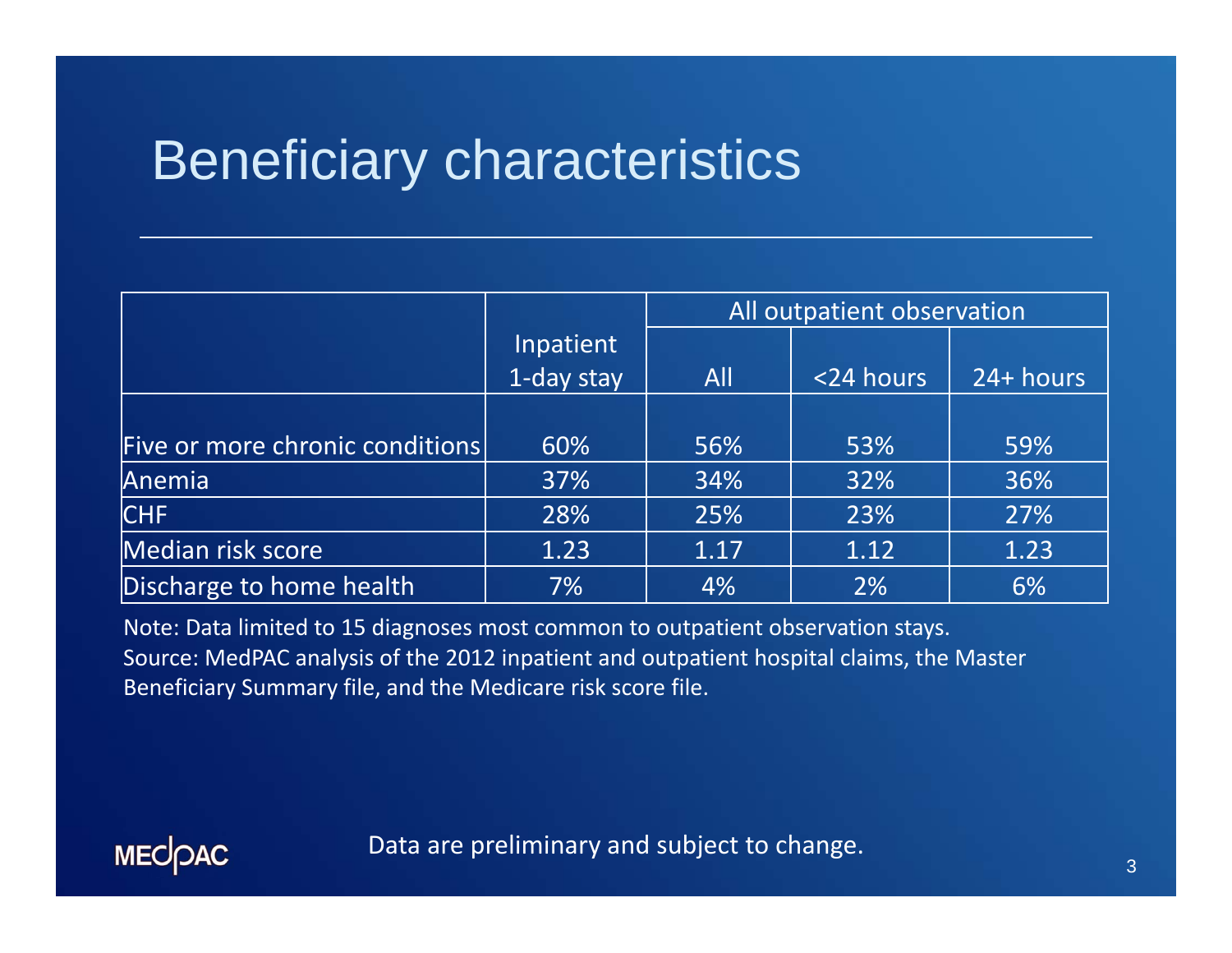#### Analysis of the top 10 percent of hospitals using 1-day inpatient and outpatient observation stays

|                                                               | 1-day inpatient<br><b>stays</b>                                               | <b>Outpatient</b><br>observation stays           | 48+ hour outpatient<br>observation stays                               |  |  |
|---------------------------------------------------------------|-------------------------------------------------------------------------------|--------------------------------------------------|------------------------------------------------------------------------|--|--|
| <b>Numerator</b>                                              | 1-day inpatient stays                                                         | <b>Outpatient observation</b><br>stays           | <b>Outpatient observation</b><br>stays lasting longer than<br>48 hours |  |  |
| <b>Denominator</b>                                            | All inpatient and<br>outpatient stays                                         | All inpatient and<br>outpatient stays            | All outpatient<br>observation stays                                    |  |  |
| <b>Mean ratio for</b><br>top 10%                              | 0.12                                                                          | 0.20                                             | 0.24                                                                   |  |  |
| <b>Percent of</b><br>payments from<br>top 10% of<br>hospitals | 26%<br>of 1-day inpatient<br>payments                                         | 19%<br>of all outpatient<br>observation payments | 1%<br>of long outpatient<br>observation payments                       |  |  |
| <b>Top 10%</b><br>hospital<br><b>characteristics</b>          | <b>Urban</b><br>$\bullet$<br>Teaching<br>$\bullet$<br>For-profit<br>$\bullet$ | Rural with $< 50$<br>$\bullet$<br><b>beds</b>    | < 100 beds and low<br>$\bullet$<br>volume                              |  |  |
| <b>MECOAC</b>                                                 | Data are preliminary and subject to change.                                   |                                                  |                                                                        |  |  |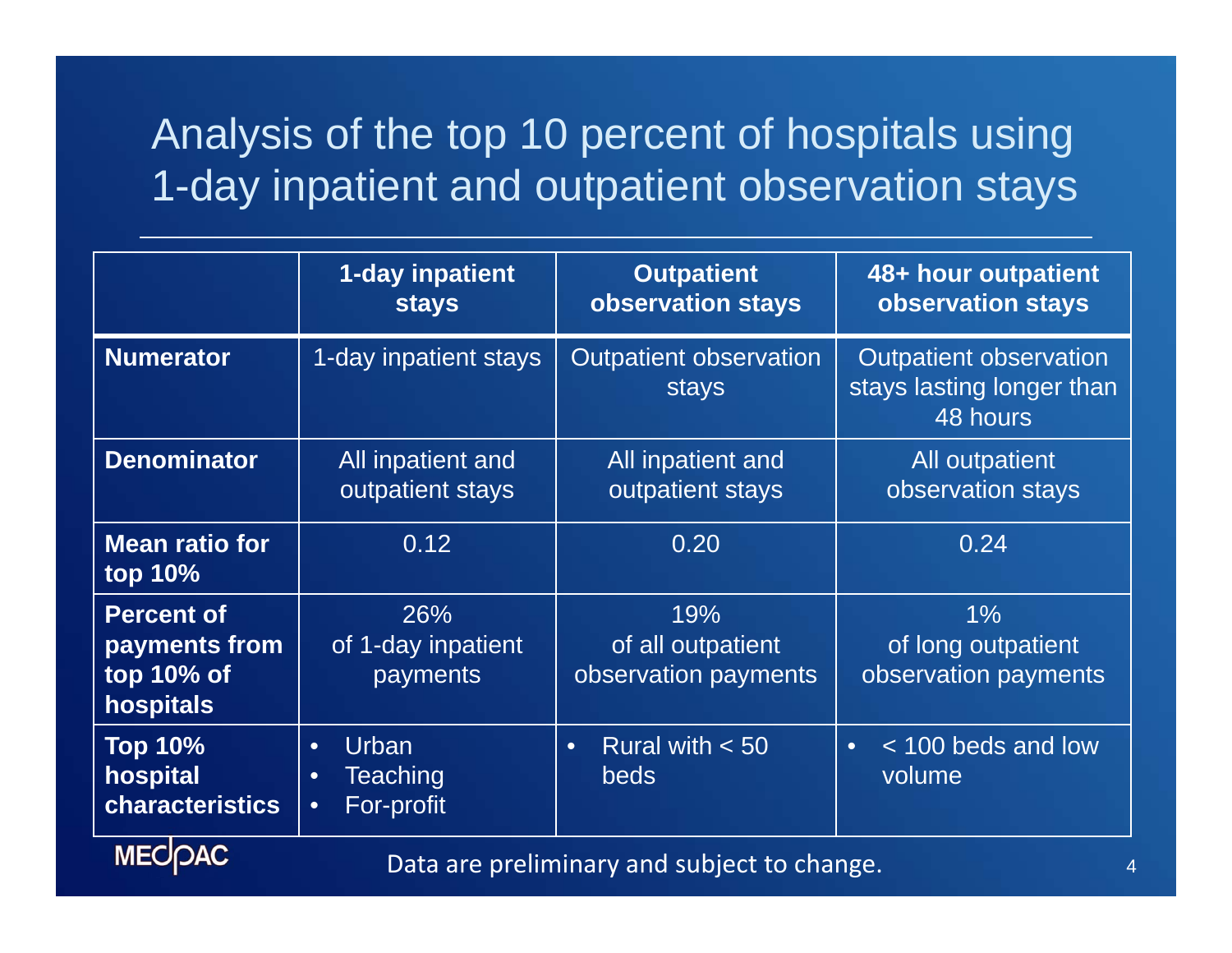# Policy issues

- **Payment policy: Changes to reduce payment** differences between short inpatient and similar outpatient hospital stays
- **RACs: Changes to RAC auditing process and** rebilling for short stays
- $\blacksquare$  Beneficiary concerns related to observation:
	- **SNF 3-day stay threshold**
	- **Self-administered drugs**

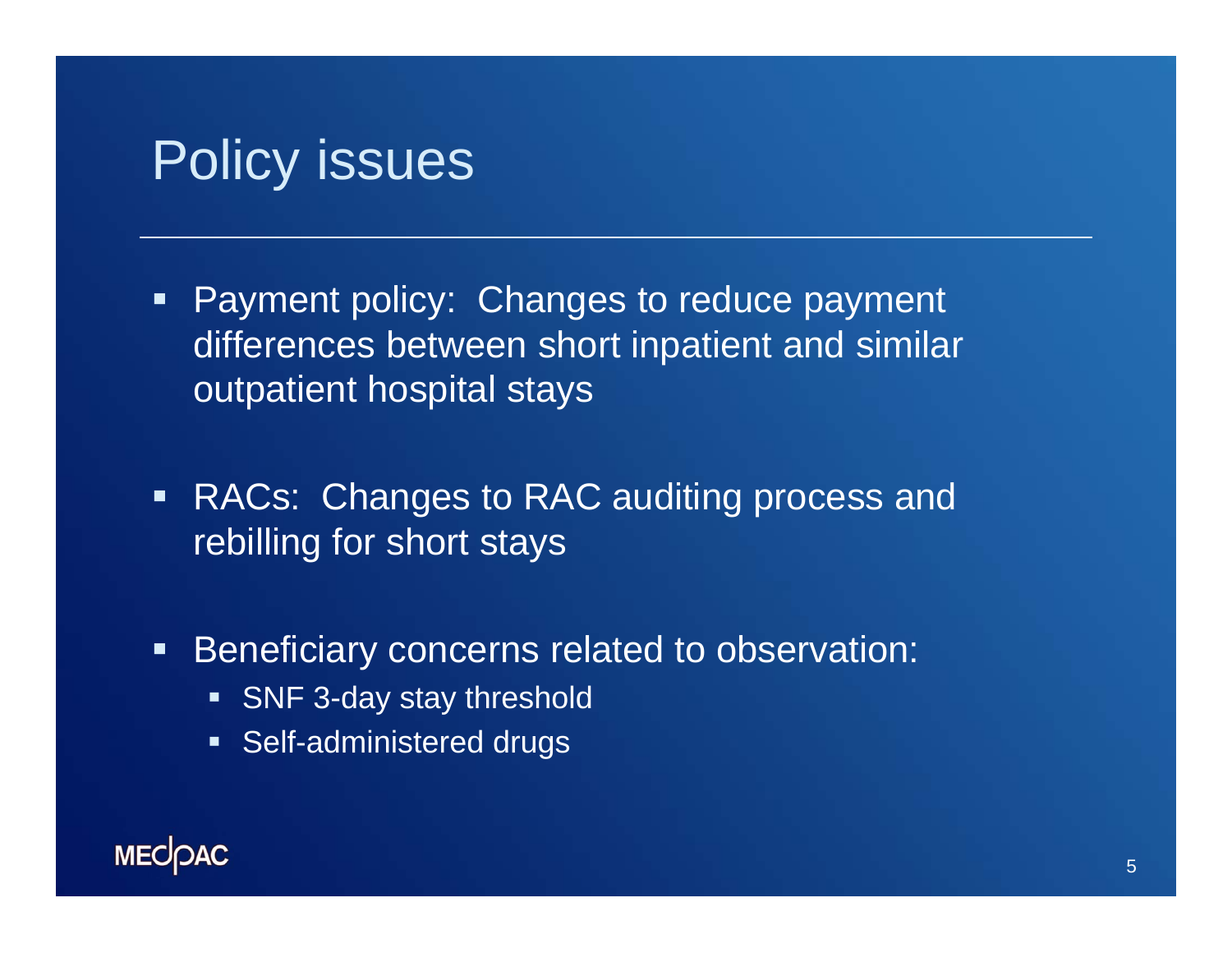#### Issue: 1-day stay DRGs

- $\blacksquare$  Goal: Reduce the payment difference between 1-day inpatient stays and similar outpatient stays
- With 1-day stay DRGs, inpatient payment rates decrease for 1-day stays and increase for 2+ day stays
- **Payment changes budget neutral in aggregate**
- MedPAC simulation of a 1-day stay DRG policy focused on subset of DRGs

**Took 94 existing DRGs and split each into: a DRG for stays of** at least 2 days and a DRG for 1-day stays only **-Collapsed the 94 1-day stay DRGs into 44** 

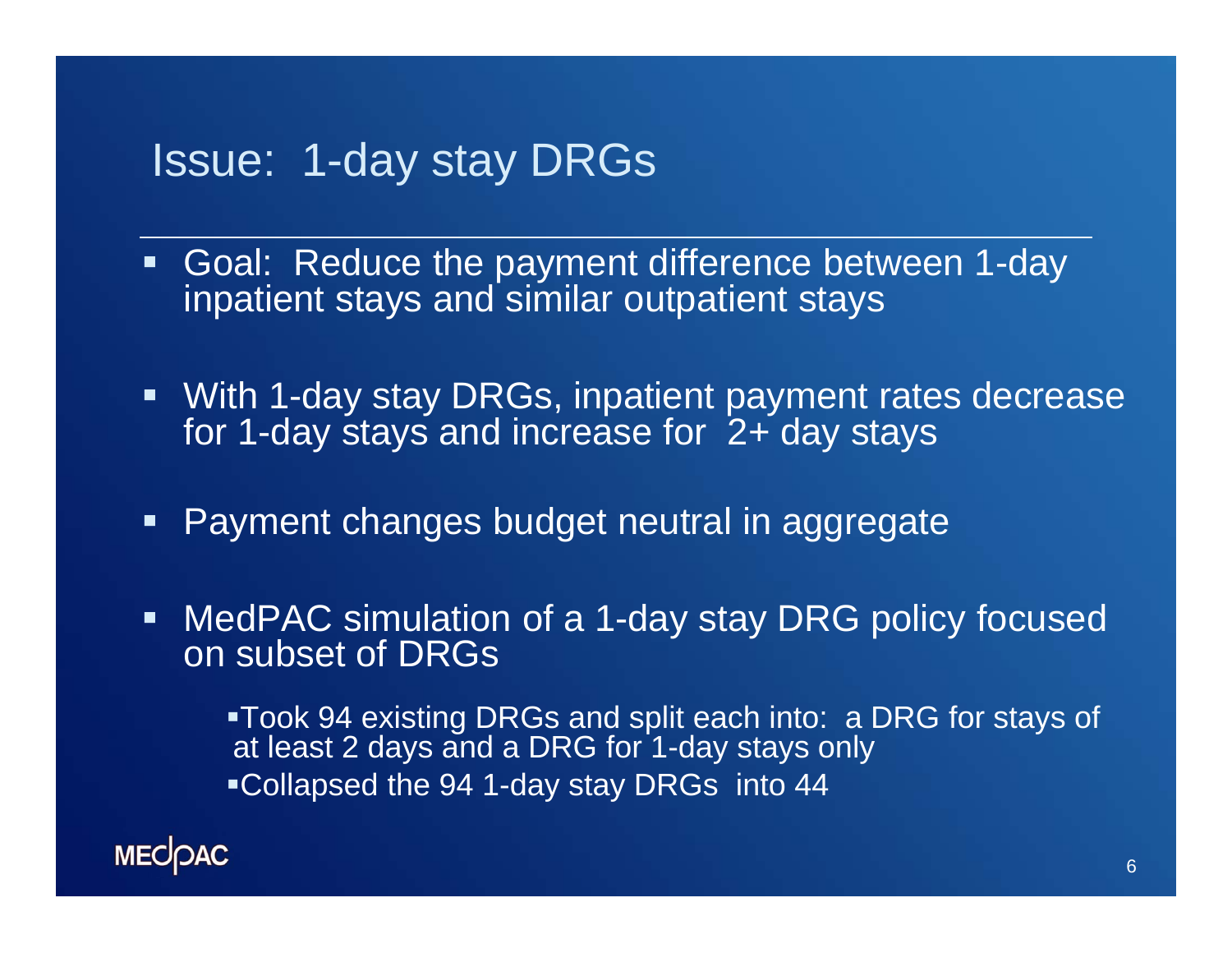#### Effects of simulated 1-day stay DRG policy

- $\blacksquare$  Hospitals with an above average prevalence of 1-day stays within these DRGs will see a revenue decrease; other hospitals will see a revenue increase or no change
- $\blacksquare$  Impact on hospital revenues are modest across hospital categories and most hospitals individually
- **Effect on incentives is mixed** 
	- $\blacksquare$  . Reduces but does not eliminate payment cliff between outpatient and 1-day inpatient stay
	- Creates new payment cliff between 1-day and 2-day inpatient stays

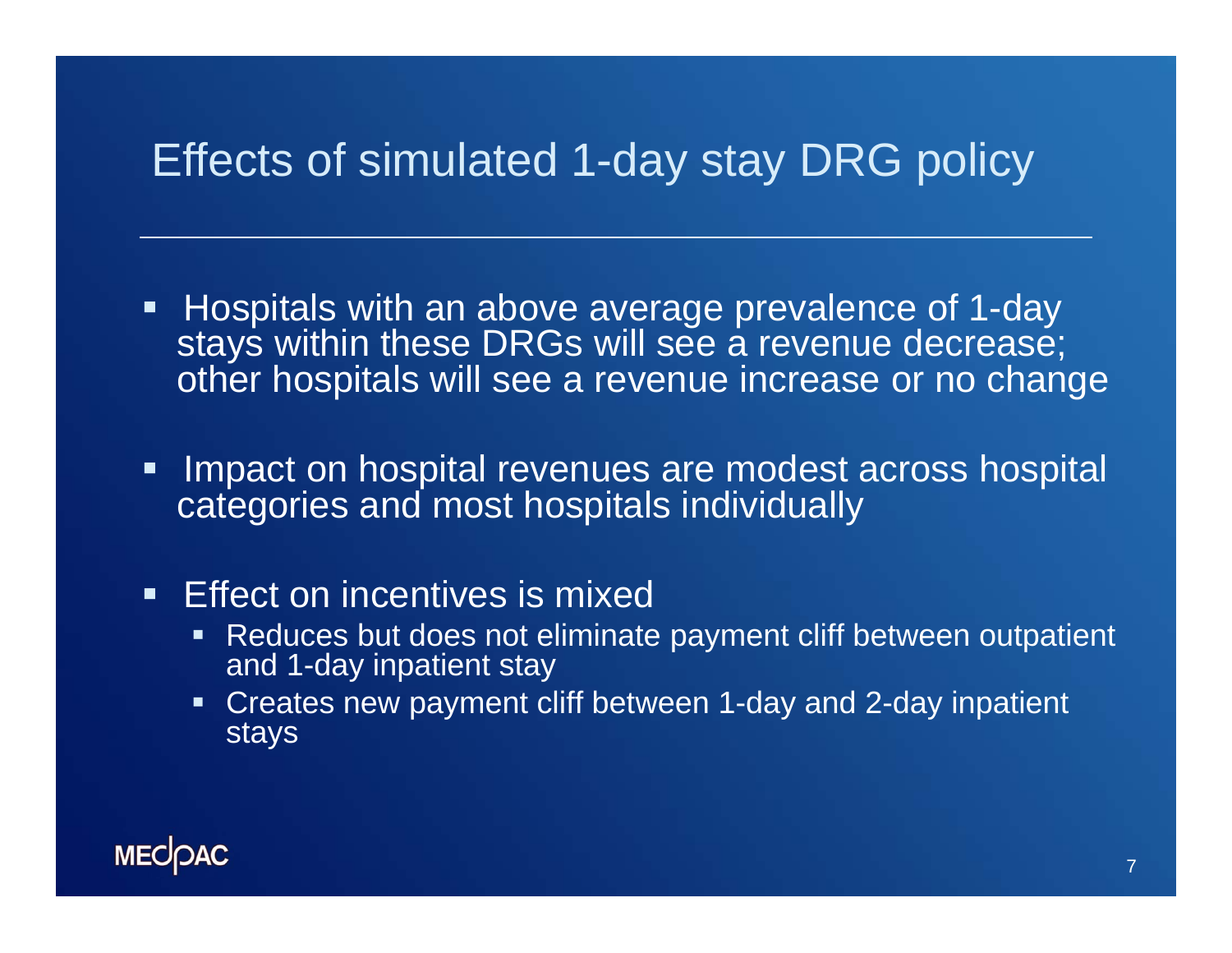# Effect of simulated 1-day stay DRG policy for selected medical DRGs



Note: OP obs (outpatient observation), IP (inpatient). Chart includes results from a simulation of a 1-day stay DRG policy. Displayed in the chart is the weighted average payment rate for the 10 medical DRGs with the most 1-day inpatient stays that ar e also common to outpatient observation. Similar outpatient observation claims are identified by using a crosswalk process to link outpatient claims to MS-DRGs. Average payment includes add-on payments such as IME and DSH. Source: MedPAC analysis of Medicare claims and cost report data.

**MECOAC** 

Data are preliminary and subject to change.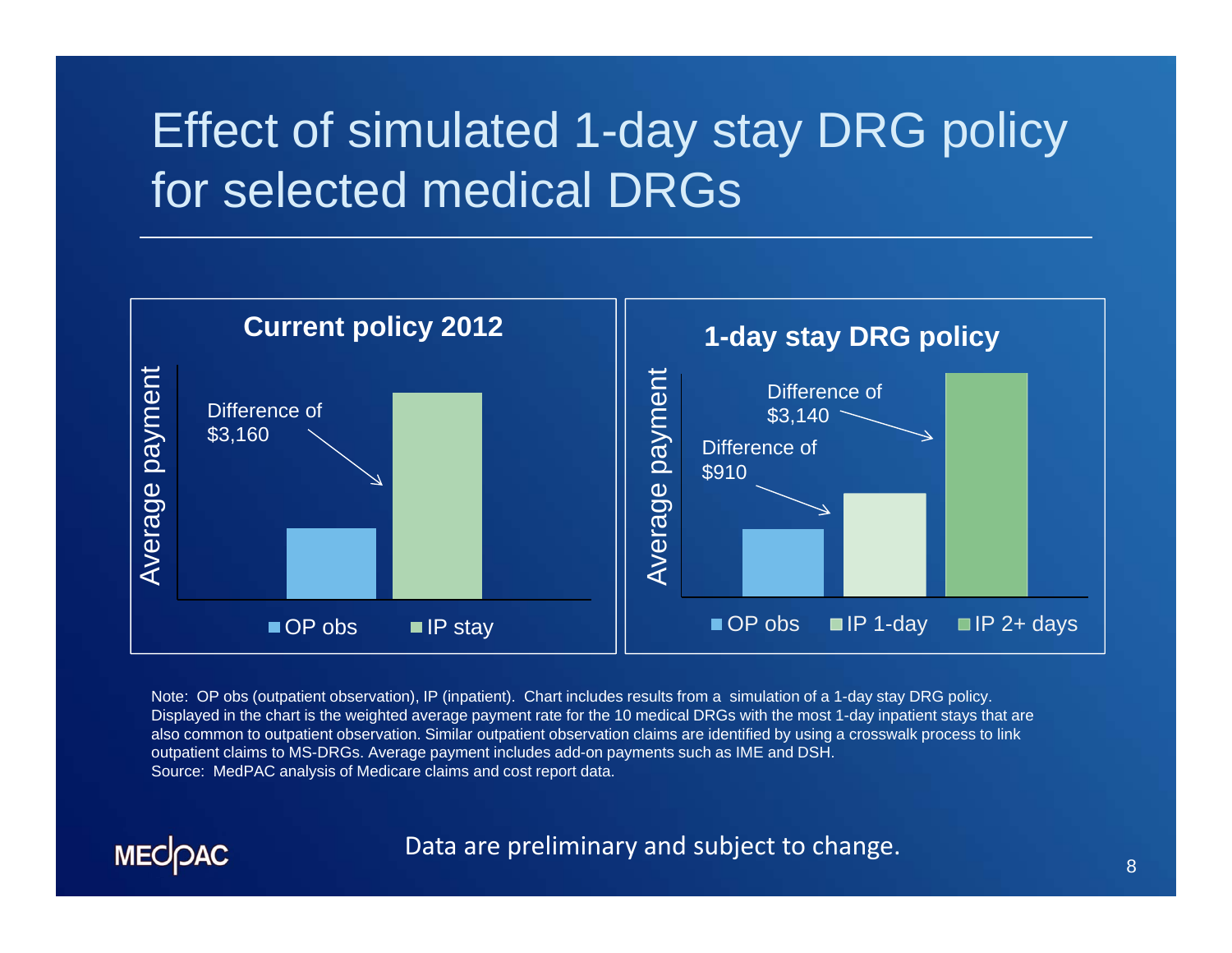# Issue: Targeted RAC reviews of short stays

- RAC reviews of hospitals' short inpatient stays widespread
- **Hospital appeals of audit determinations** overwhelming appeals process
- **Administrative burden on hospitals result from** widespread audits and the appeals process
- Variation in hospitals' use of 1-day inpatient stays suggests opportunity may exist to target RAC audits: top 10 percent of hospitals accounted for 26 percent of payments for 1-day stays in 2012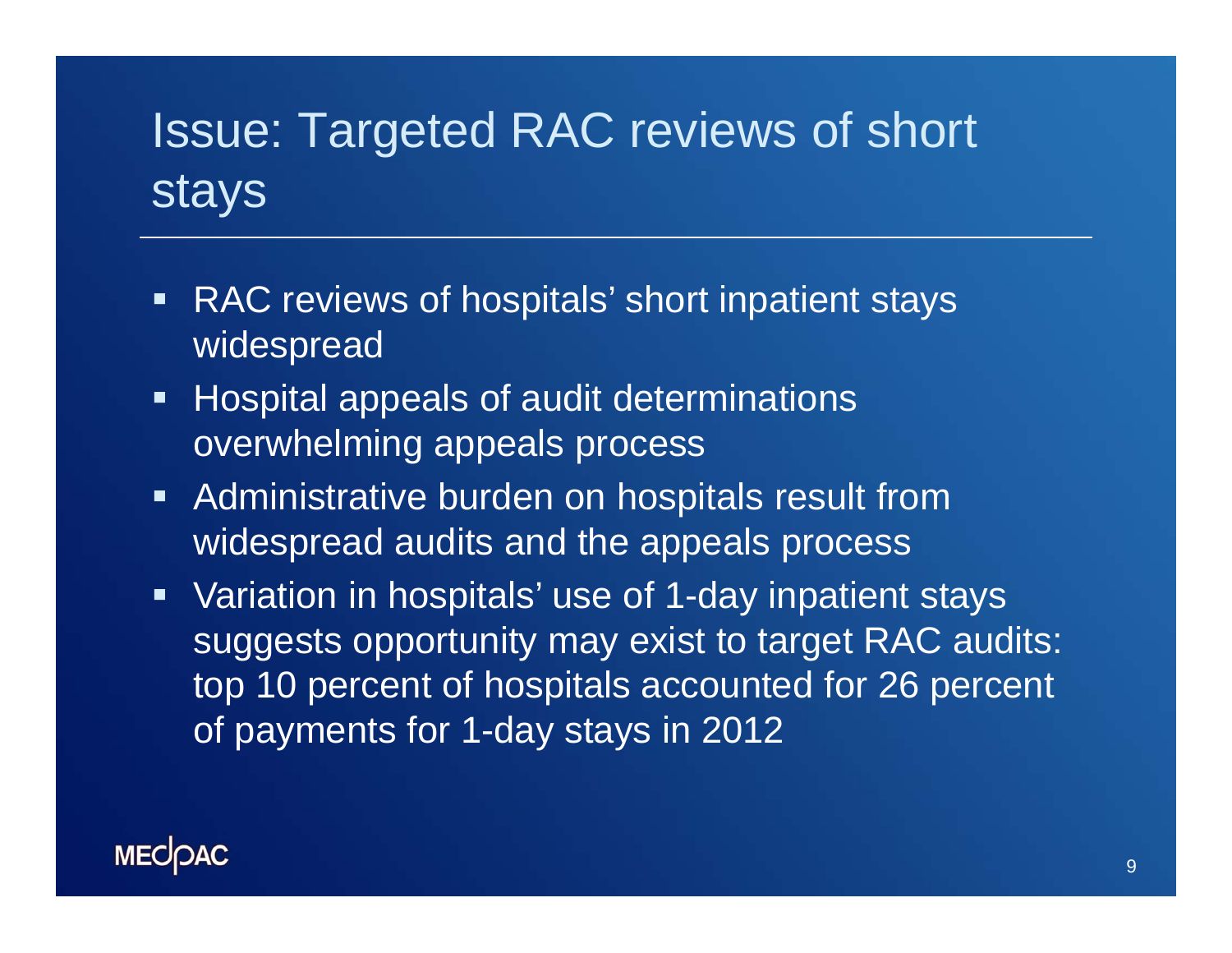# Issue: Targeted RAC reviews of short stays

- Policy option: Target reviews of inpatient appropriateness on hospitals with highest rate of short stay admissions (e.g., top 10 percent)
- Budgetary effect: Increase program spending
	- Targeted reviews likely to result in lower aggregate recoveries
	- Magnitude of aggregate recoveries under a targeted approach unclear

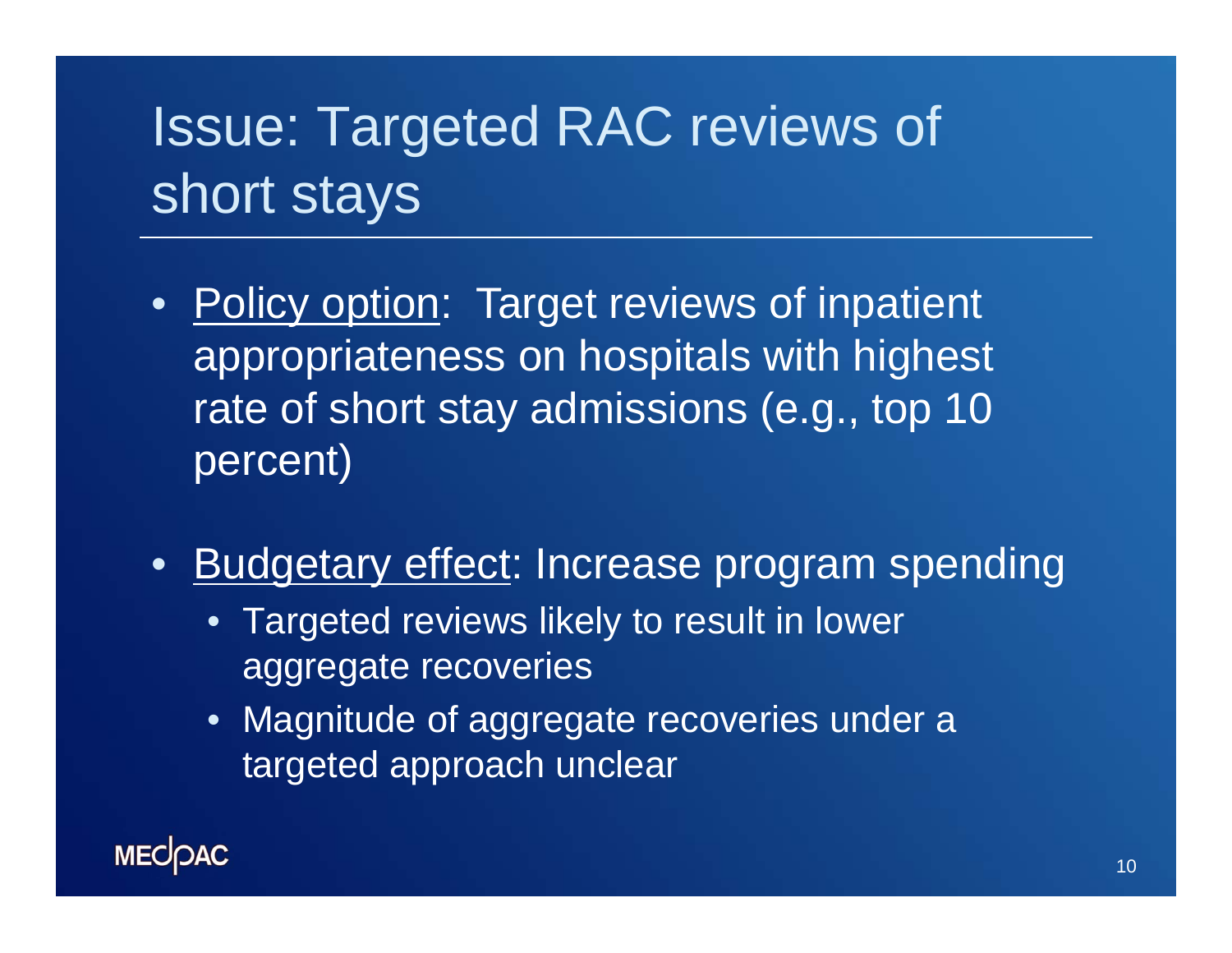# Issue: Rebilling timeframe

- $\blacksquare$ RACs review claims up to 3 years after discharge date
- $\blacksquare$  Hospitals permitted to rebill denied inpatient claims as outpatient claims up to 1 year after discharge date
- $\blacksquare$  RACs commonly deny claims after rebilling window
	- RACs audit oldest claims first to preserve claim audit eligibility
	- 75 percent of denials occurred after rebilling window (CMS)
- **Policy option:** Allow hospitals to rebill denied inpatient claims as outpatient claims within some period after the RAC notice of denial or shorten RAC look-back period for review of short hospital stays
- $\blacksquare$ **Budgetary effect: Increase program spending**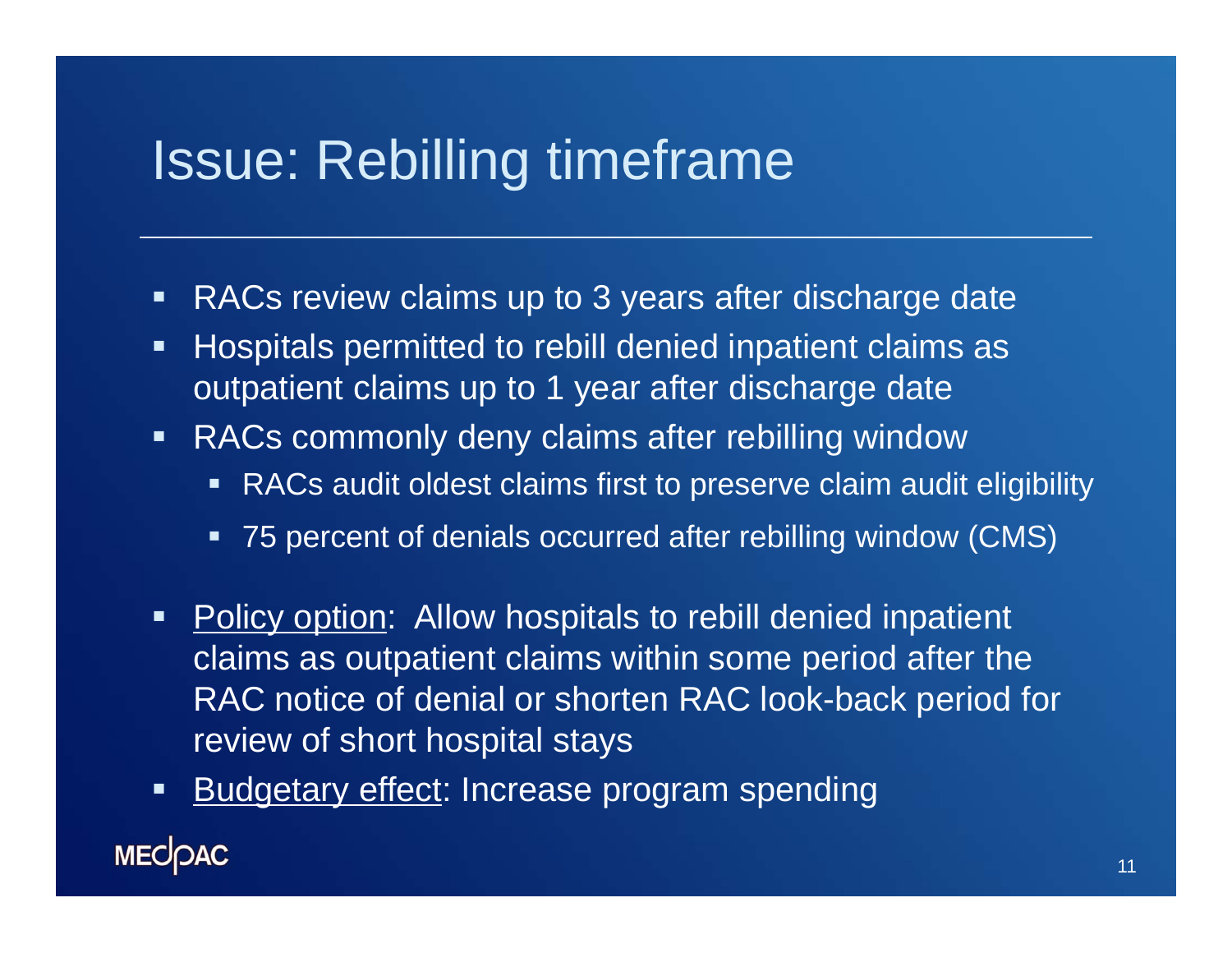# Issue: Performance-based RAC compensation

- **RACs receive a contingency fee based on dollars** they recover (ranging from 9% to 12.5% of recovery)
- **Contingency fee incentivizes RACs to target high**dollar claims even if significant odds of overturn
- **RACs must return fee if their recovery is overturned** on appeal
- **RACs face no penalty for high overturn rate**
- $\blacksquare$ Policy option: Modify RAC contingency fees to be based in-part on the RAC's overturn rate
- **Budgetary effect: Increase program spending**  $\blacksquare$ **MECOAC**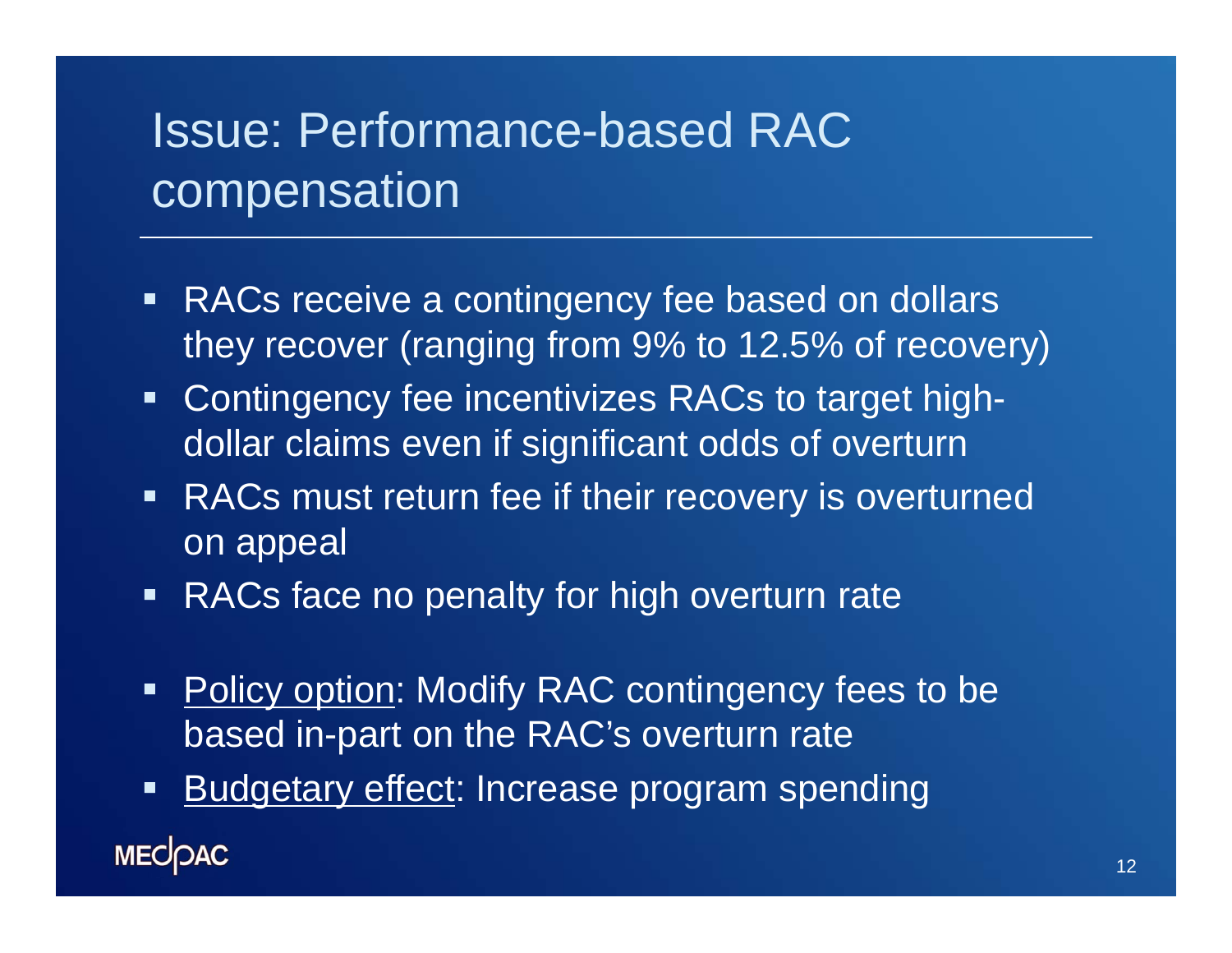# Issue: SNF 3-day stay policy and observation

- $\blacksquare$ Intent of SNF 3-day policy was to define the SNF benefit as a post-acute care, not a long-term care, benefit
- $\blacksquare$  Dynamics of the SNF 3-day policy
	- Requires a preceding 3-day inpatient hospital stay
	- Time in observation status not counted towards 3-day threshold
- $\blacksquare$  Concerns about interaction between SNF 3-day policy and observation
	- 100,000 stays in 2012 were for 3 or more days, including observation and inpatient time, but the beneficiary did not qualify for the SNF benefit
	- 11,000 of those stays were discharged to a SNF without SNF coverage

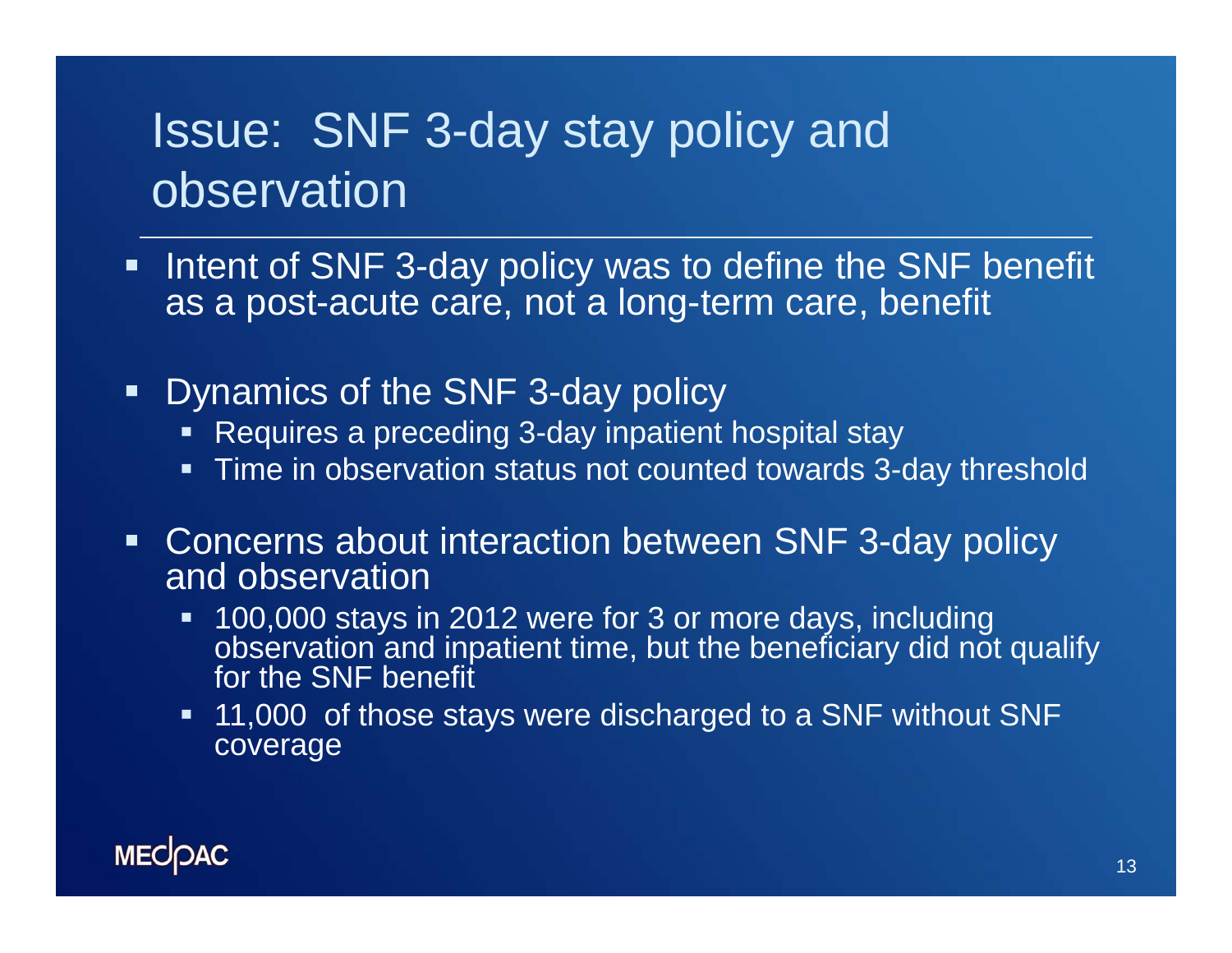#### SNF 3-day stay policy option

#### $\blacksquare$ Policy option: Three components

- Retain the 3-day threshold
- Count time spent in outpatient observation status towards the threshold
- Require at least 1 of the 3 days to be an inpatient day

 $\blacksquare$ **Budgetary effects: Increase program spending due** to expanding eligibility for the SNF benefit

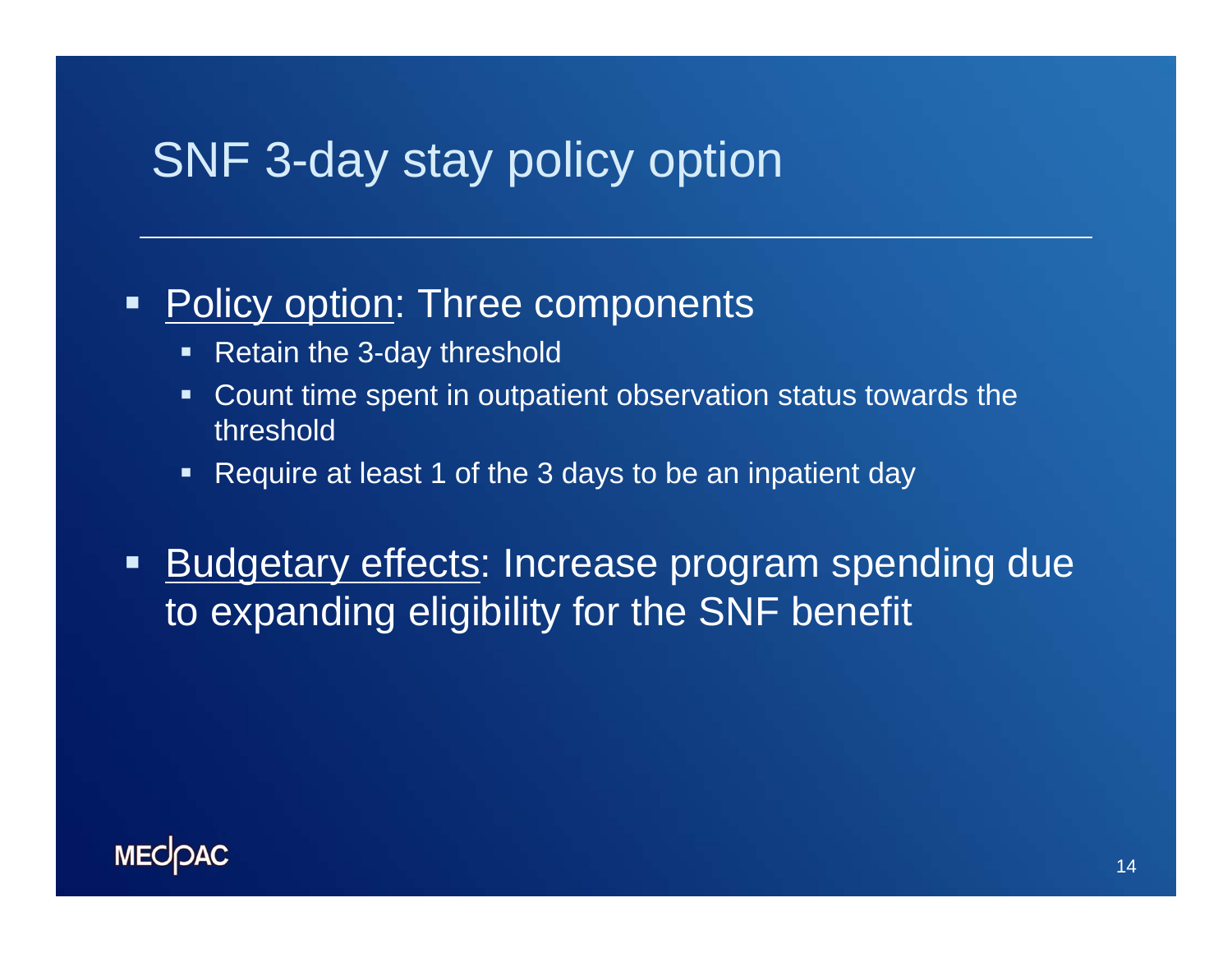#### Examples of policies that could be considered as offsets to RAC and SNF 3-day policy options

#### **Hospital-related offsets**

- $\blacksquare$  Extend hospital post-acute care transfer policy to hospice transfers
- **IPPS base rate adjustment**
- **SNF-related offsets** 
	- Benefit redesign policy: Increase beneficiary liability
		- Part A deductible
		- **SNF co-payments**
	- SNF payment policy: Reduce SNF payments
		- **Recover 2011 SNF overpayments**
		- Explore a penalty for nursing facilities that inappropriately re-certify their long-term residents
		- **Adjust the SNF base payment rate**

**MECOAC**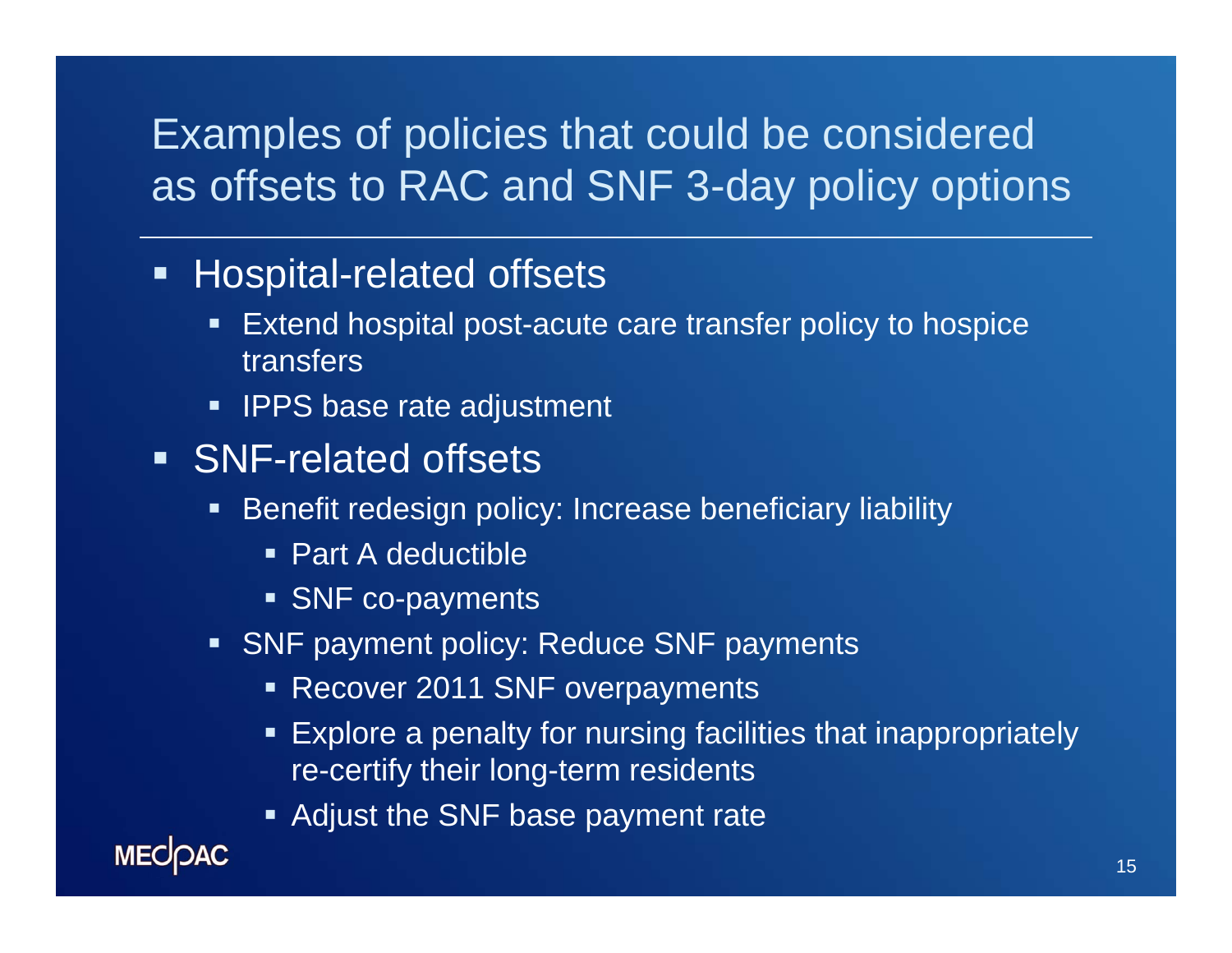#### Issue: Self-administered drugs

- $\blacksquare$  . Medicare's hospital payment systems cover selfadministered drugs (SADs) for inpatients but not generally for outpatients
- $\blacksquare$  . Hospitals bill outpatient beneficiaries for SADs at full charges
- $\blacksquare$  Beneficiaries pay out-of-pocket and may be able to submit claim to Part D for limited payment
- **SAD charges are common for observation patients** 
	- **For claims with SAD charges, average SAD charges were** \$209 and average SAD costs were \$43 (2012)

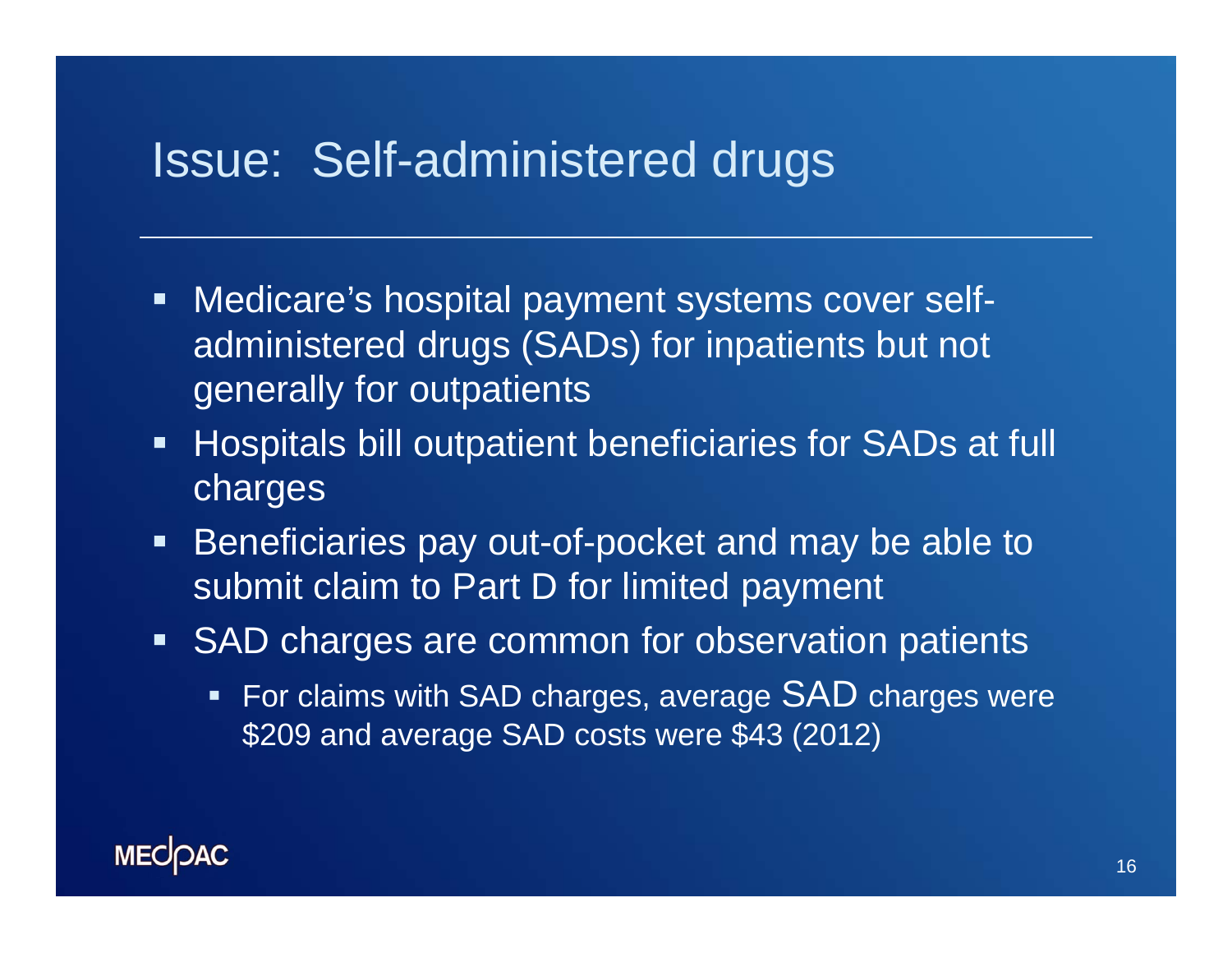#### Issue: Self-administered drugs (cont'd)

- Anecdotally, some hospitals reportedly do not charge beneficiaries for SADs
- **Other hospitals indicate SAD charges are a source of** patient dissatisfaction, but they believe they are required to charge for SADs due to laws prohibiting beneficiary inducements
- **Policy option: Permit hospitals to waive charges for** SADs for beneficiaries receiving outpatient observation